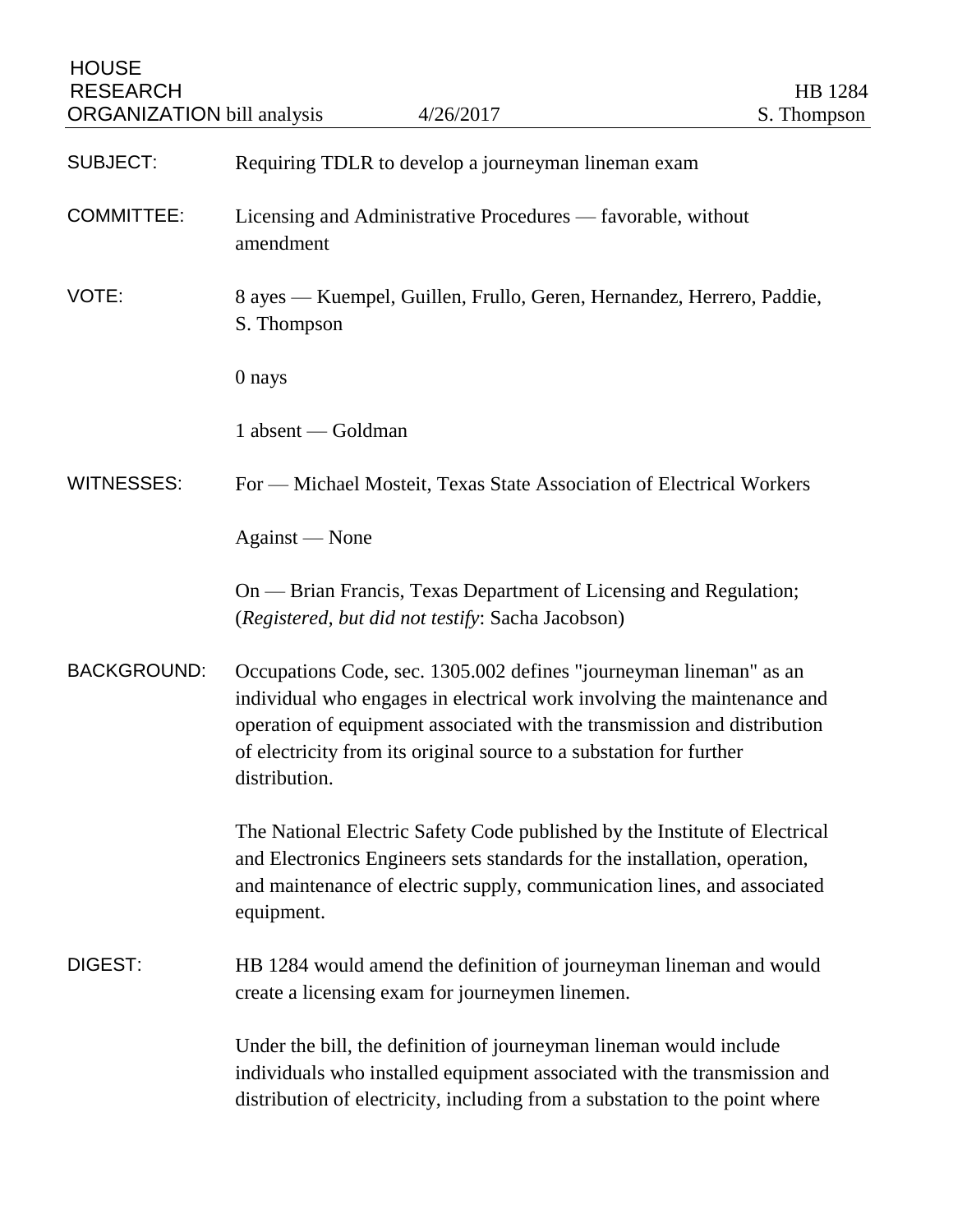## HB 1284 House Research Organization page 2

electricity entered a building or structure on a customer's premises.

The bill would require the Texas Department of Licensing and Regulation to establish a journeyman lineman examination to test applicants' knowledge of materials and methods used in their work, as well as standards prescribed by the National Electrical Safety Code, the revised version of which the Texas Commission of Licensing and Regulation would adopt every five years. The commission would adopt rules for these purposes by March 1, 2018.

The bill would take effect September 1, 2017, and would apply to examinations administered on or after June 1, 2018.

**SUPPORTERS** SAY: HB 1284 would create a more valid licensing examination that focused on areas relevant to a journeyman lineman's knowledge, work, and skills. Currently to become a journeyman lineman, individuals take a licensing exam based on the National Electrical Code for electricians, which does not accurately reflect content specifically applicable to the trade. HB 1284 would require the exam to be based on the more relevant National Electrical Safety Code, which would help reduce the failure rate among individuals taking the current journeyman lineman exam.

> The bill would protect the public by expanding the pool of specialized linemen permitted to work in the private sector. Although work at a utility is exempt from the licensing requirement under Occupations Code, sec. 1305.003(5), a journeyman lineman must be licensed by passing an electrician's examination to work in the private sector. Few journeymen linemen take and pass the exam because it tests areas in which they do not work. This results in fewer linemen available for private and commercial work, negatively impacting safety, competition, and economic opportunities, because these positions often are filled by electricians who do not specialize in lineman work.

> HB 1284 would alter the definition of journeyman lineman to specify that these individuals could work with power lines and other electricity sources up to a structure's point of entry, such as a residential home.